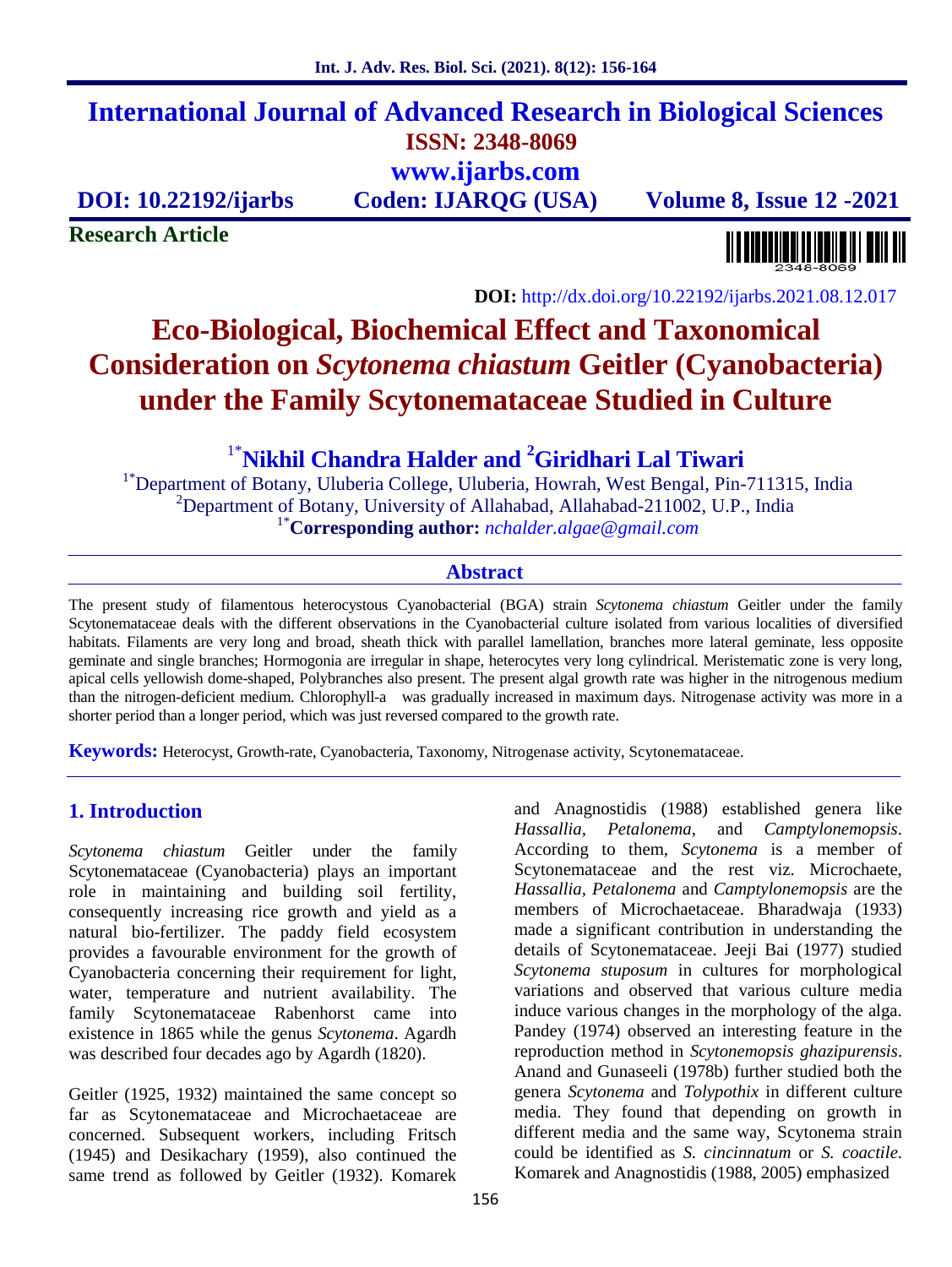the mode of germination of hormogonium either isopolar or heteropolar. On this basis, *Scytonema*has been retained in the family Scytonemataceae. Komarek and Anagnostidis (1988) referred to the International Association for cyanophyte Research (IAC) and suggested the need for more intransitive study under various cultural conditions and not merely on the basis of the natural material. Continued field study, laboratory cultural and Eco-biochemical morphological studied Cyanobacteria showed diversified characters in different times.

# **2. Materials and Methods**

# **2.1. Isolation and Maintaine of strains**

In total 21 strains belonging to the genera *Scytonema* of the family Scytonemataceae have been taken for the present cultural study and which are isolated from their natural materials and from enrichment cultures of the soil samples collected from various fields of rice growing localities of several districts of Uttar Pradesh and some districts of West Bengal.

The present Cyanobacterial strains and soil samples were collected from different habitats. All the strains were raised in BG-11 medium (Stainer et al., 1979) in the absence and presence of Nitrate Nitrogen and amonical nitrogen in solid and liquid medium. The quantity of  $NaNO<sub>3</sub>$  and  $NH<sub>4</sub>Cl$  for different concentrations are taken as follows: (1) Nitrogen deficient medium (-N; without nitrogen) (2) Normal concentration of nitrate-nitrogen and ammonical nitrogen  $(+N; 20 \text{ mM})$ , (3) More concentration of nitrate-nitrogen and ammonical nitrogen (+1.5N; 30 mM). (4)Rich (+2N; 40 mm) and high (+4N; 80 mM) concentrations of nitrate nitrogen and ammonical nitrogen, respectively.

For nitrogen deficient medium, either  $NaNO<sub>3</sub>$ ,  $NH<sub>4</sub>Cl$  or any form of nitrogen was totally eliminated from the medium and this medium was divided into two parts: one for solidified medium (Agar slant) by adding agar (15 gm/Lit) and the other for liquid medium. Which were maintained and observed in the laboratory and natural conditions. Which are as follows ( A) these strains were inoculated in 15 ml, 50 ml, 100 ml in different sterile solid and liquid medium in a taste tube, petridishes, conical flasks (different in size i.e., 100 ml ,200ml, 500ml, 1000 ml, 2000 ml), and within a polythene packets containers (i.e., generally 1000 ml and 2000 ml) and also with in sterile soils in a petridish and incubated for 20-30 days at  $28 \pm 2$  and

4000-5000 Lux light intensity under 14/10 LD cycle. (B) Its growth was also maintained and observed in an open. 6'' x 3" x 1''within a cemented tank into natural trap water conditions. The isolation of filamentous forms was maintained by streaking methods (Kaushik, 1987). The purity of the organisms was tasted by repeated culturing and subculturing obtained bacteriafree (axenic) culture of Cyanobacteria. All the isolated strains of filamentous Cyanobacteria are being maintained in our culture room, Department of Botany.

## **2.2. Habitats of all the filamentous Cyanobacteria**

All the 21 strains of filamentous Cyanobacteria have been isolated from various habitats from Uttar Pradesh and West Bengal in India. These strains mostly grew as a terrestrial, aquatic, epiphyte, thermal spring and sub aerial forms.

## **2.3. Morphological observation and identifications**

Morphological observations were recorded with the help of Nikon microscope with attaching photosystem.

## **2.4. Identification of these filamentous cyanobacteria**

The taxonomic identifications of isolated filamented strains were made by following the key given by Desikachary (1959), Komarek & Anagnostidis (1988, 2005) and our present observations.

# **2.5. Estimation of growth and Dry weight (mg/100 ml)**

The assessment of the growth after the treatment of different conditions was based on their dry weight and by chlorophyll-a estimation. The measurement of growth was taken in term of dry weight. After the definite time of the growth, the algal material was harvested by the filtration through Whatman filter paper No.1 and washed twice with distilled water. The filtration was done by pre-weighed filter paper and these filter papers with algal material were dried at  $50^{\circ}$ C in oven. After drying the biomass, the dry weight was determined after 24 hours up to its constant weight.

# **2.6. Determination of chlorophyll-a (μg/ml)**

The replicates were in the test tubes containing 10 ml of liquid medium. The growth of strains was measured after a definite period i.e.,  $10^{th}$  day,  $20^{th}$  day and  $30^{th}$  day respectfully, of inoculation by an increase in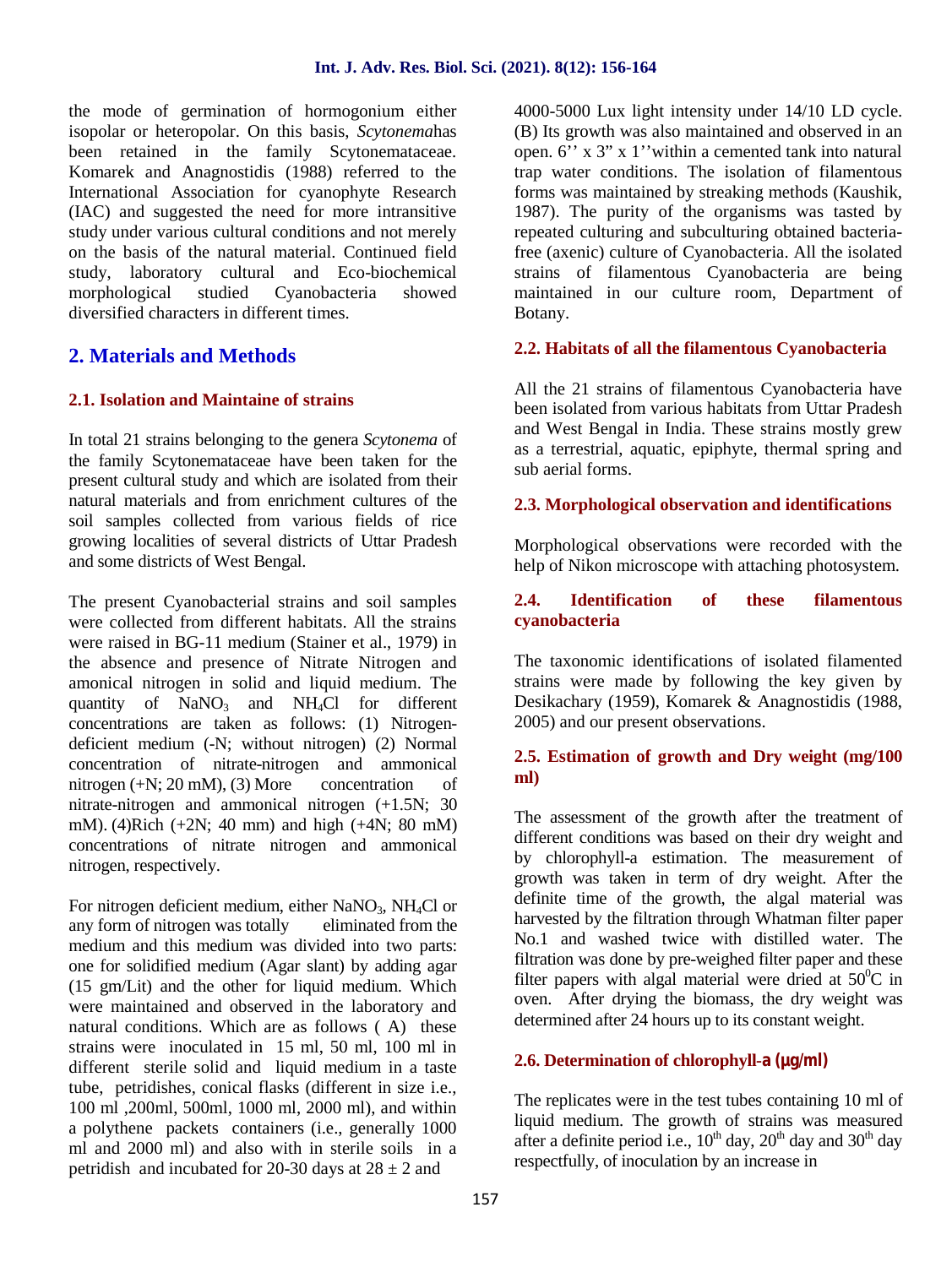chlorophyll-a (μg/ml) through spectro-photometer (Sico model spec- 100). (De Marser and Hawmard, 1988). It was analysed against transmission a blank (96% methanol alone) as 100% transmission at 665 nm and readings were calculated with the following equations;

Total chlorophyll-a  $(\mu\text{g/ml}) = E 665 \times 13.9$ 

where, E is the extinction at 665 nm. All experiments were performed three replicates

## **2.7. Estimation of (a) Nitrogen fixation (Acetylene Reduction Assayand (b)Nitrogenase activity**

Nitrogenase activity was analysed in the cultures grown in nitrogen-deficient medium .at the exponential stage of growtg. The activity was measured in terms of Acetylene Reduction Assay (ARA) (Kaushik and Venkataraman-1983)using Gas Chromatograph (Amil- Nucon model-5700) with para pack N and T columns (Stewart et al., 1967). Acetylene equivalent to 10% of

the total air space was injected into a glass vial of 15 ml capacity. The vials were stopped with sub seals and incubated for 120 minutes at  $28 \pm 2^0C$  under 4000 – 5000 lux light intensity. The reaction was stopped by injecting 0.1 ml of 50 % TCA (Trichloro acetic acid) and the gas phase was analyzed for ethylene and the activity was expressed as n mole  $C_2H_4$  |  $\mu$ g chl / h. Experiments were performed in three replicates.

# **3. Results**

# **3.1. Habits and Habitat**

It is a free-floating alga and forms big radiated patches on a surface of water or submerged into water and this alga is not recorded from India up to 1959. (Desikachary, 1959; Tiwari, 1972a, 1975, 1979). But this agla is collected from the surface of submerged watery paddy fields near Allahabad (U.P.) and some districts of West Bengal.

#### **Table 1. Different day's on Growth (Chl.a μg/ml) of** *Scytonema chiastum*.

| . .<br>$\sim$<br>. . |                                                          |                       |       |  |
|----------------------|----------------------------------------------------------|-----------------------|-------|--|
|                      | $\sim$ th $\sim$<br>$\Delta$ dav<br>1 U                  | $\Omega$<br>Day<br>∠∪ |       |  |
| Cont.                | 0.202                                                    | 0.538                 | 0.556 |  |
|                      | $\Omega$ <sup>th</sup> Day<br>Growth absent.<br>.<br>--- |                       |       |  |



**Figure-1. Different day's on Growth (Chl.a μg/ml) of** *Scytonema Chiastum.*

|                                              | $\sim$ th | $\bm{\mathcal{Q}}$ av | $\sim$ th |  |  |
|----------------------------------------------|-----------|-----------------------|-----------|--|--|
| Cont.                                        | .90       | .42                   |           |  |  |
| itrogenase activity absent.<br>.<br><br>niti |           |                       |           |  |  |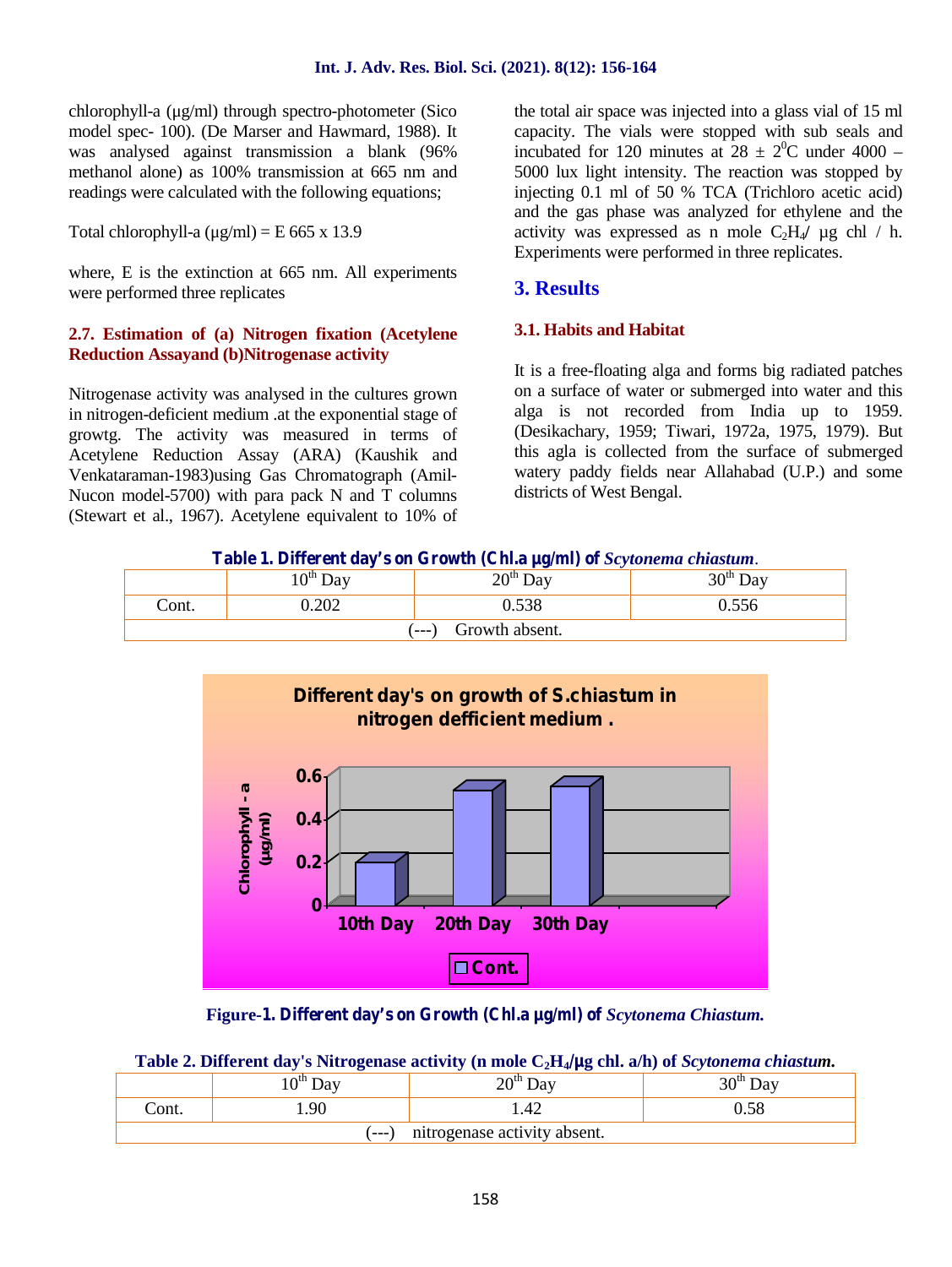

**Figure- 2. Different day's Nitrogenase activity (n mole C2H4/μg chl. a/h) of** *Scytonema chiastum.*



**Plate-1:** *Scytonema chiastum* **shows different short & long branching types, heterocysts and separation for hormogones, poly branching are present and germination of perennating filaments.**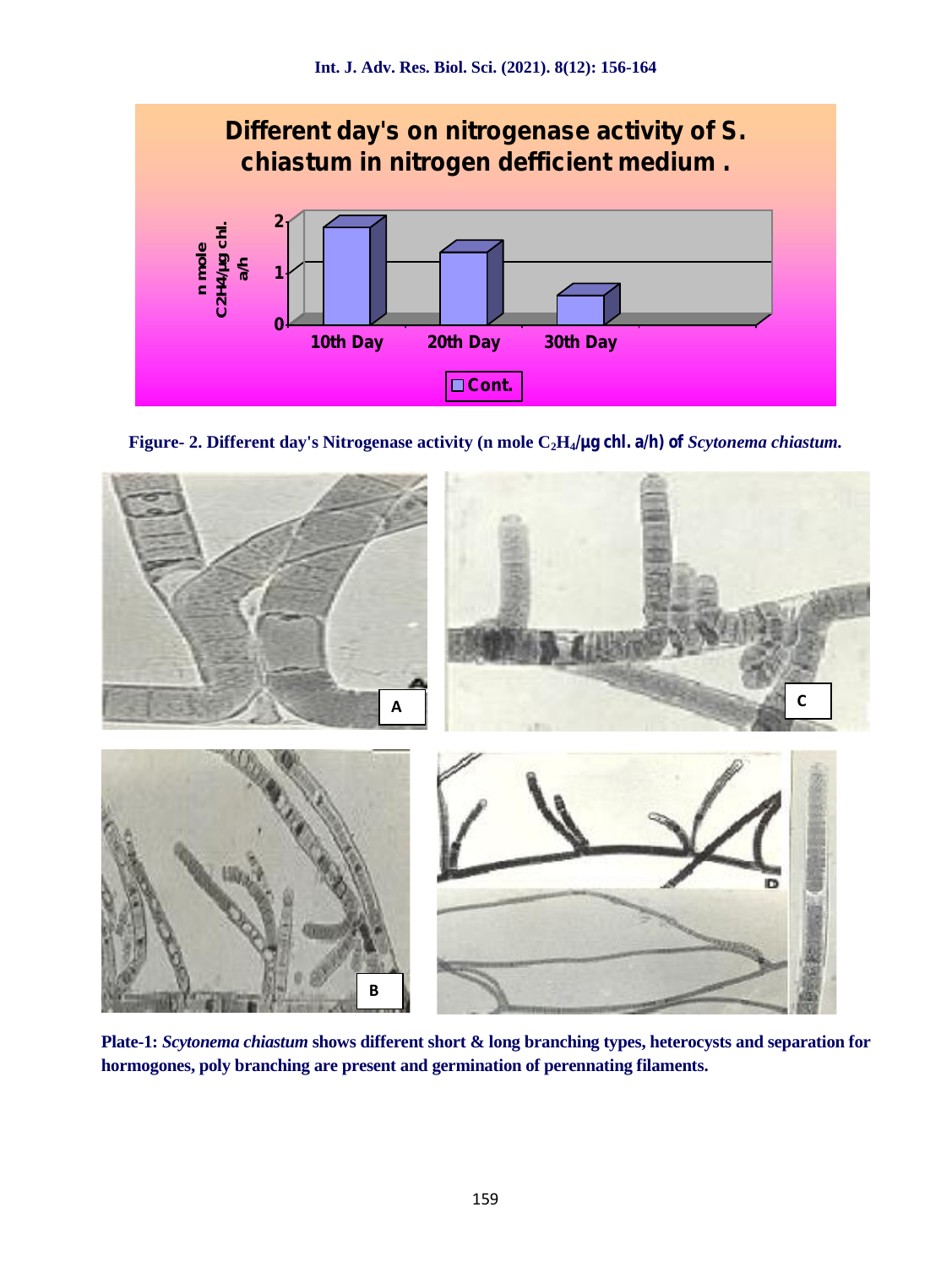#### **3.2. Thallus and Growth (Pl-2, Figs. B & F)**

The colour of young and mature thalli of the present alga appears dark blue-green by naked eyes and bright blue-green by microscope in both the conditions (liquid and solid). Old growth looks light orange colour under the microscope and dark brownish colour by the naked eyes. The present alga forms large cushion like thallus (6-20 mm in length) of radiating (prostrate and erect) filaments and normally erect filaments posses 1 to 3.5 mm height on  $30<sup>th</sup>$  day.

The present alga grows in the form of large clusters on agar medium and its creeping filaments usually do not penetrate int the agar and grow only in upward direction. However, it grows as a free floating or on the surface of the liquid medium and branches radiate in all directions. The generation time of the alga varies in between 2 to 3 days under standard experimental conditions where it has been mentioned.

The present alga also shows 1.5 times more growth in nitrogenous medium than the nitrogen-deficient medium on 15th day. Its growth is maximum in two times nitrate nitrogen containing medium and the growth is hastically suppressed in medium containing two times ammonical nitrogen.

### **3.3. Filaments and Sheath**

Filaments are thick, long and visible by naked eyes. The filaments' diameter varies from 14- 22 μm in different medium conditions. It is 14-18(-20) μm in nitrogen deficient medium, 17-20 μm in normal nitrogenous medium and 18-22 μm in rich (2N) nitrogen medium. The breadth of the filaments is 7-11% more in the solid medium than liquid medium. They are also longer (upto 20mm) in the nitrogen deficient medium, which becomes short (upto 13mm) in the normal nitrogenous medium.

In the present alga, the sheath is usually thick, hyaline and lamellated in both young and mature stage. But it becomes yellowish brown colour in older growth and more yellowish from sheath appeared in the solid medium than liquid medium.

## **3.4. Vegetative cells and Cyanophycin granules (Pl-2, C & G)**

The shape of vegetative cells is generally quadrate to discoid in nitrogen deficient medium. The present character is variable due to change in length of vegetative cells with the change of nitrogen composition in growth medium. The diameter and length of the filaments vary according to change in medium composition. In general, the length of the vegetative cells is 8-16 μm which is 12-16 μm longer in nitrogen deficient medium, 11-14 μm in normal nitrogenous medium and only 8-12 μm (shorter) in rich (2N) nitrogenous medium. However, diameter has reverse nature in such conditions. It is 11-15 μm (narrower) in nitrogen deficient medium, 13-17 μm in normal nitrogenous medium and 14-19 μm (broader) in rich (2N) nitrogen medium. Normally, mature cells are distinctly granulated, with indistinct cross walls and look dark blue-green in colour. Above characters are more prominent in nitrogenous medium than nitrogen deficient medium. However, certain older cells get vacuolisation in both conditions, whereas maximum in nitrogen-rich liquid medium.

Highly broader cyanophycin granules appear in most of the vegetative cells in mature thallus in nitrogenous and rich (2N) nitrogen medium due to this reason cross wall became incident.

#### **3.5. Hormogonia and Heterocytes (Pl-2, Figs. A & B)**

Hormogonia formation and their liberation is frequent in nitrogen deficient medium which possess mostly 7-12 celled length and shows active gliding movement on solid agar medium for some period. Their shape varies according to their mode of growth and period i.e., straight, spiral, crescent and irregular. They are straight or spiral in shape upto 60 celled stage. In hormogonia, intercalary heterocysts form when hormogonia become more than 70 celled long in normal condition on 3rd day. After that, they gradually adopt a typical crescent shape, become upto 120 celled long, and form irregular shapes from 120 to above the celled stage.

The heterocytes frequency is higher in nitrogen deficient liquid medium than solid medium and it is very poor in number in rich (2N) nitrogen medium. In the present alga, the shape of heterocytes is usually cylindrical or rectangular and occasionally they are quadratic in shape. They appear mostly single in number, but they are in series at certain places. The colour of heterocysts is blue-green tint or yellowish but in the case of a few long cylindrical heterocytes, the presence of constriction at the middle part confuse as division of heterocytes. In general, the heterocytes are present after 16 to 109 vegetative cells but their average ratio with vegetative cells is 1 :31 on 10th day in nitrogen deficient medium.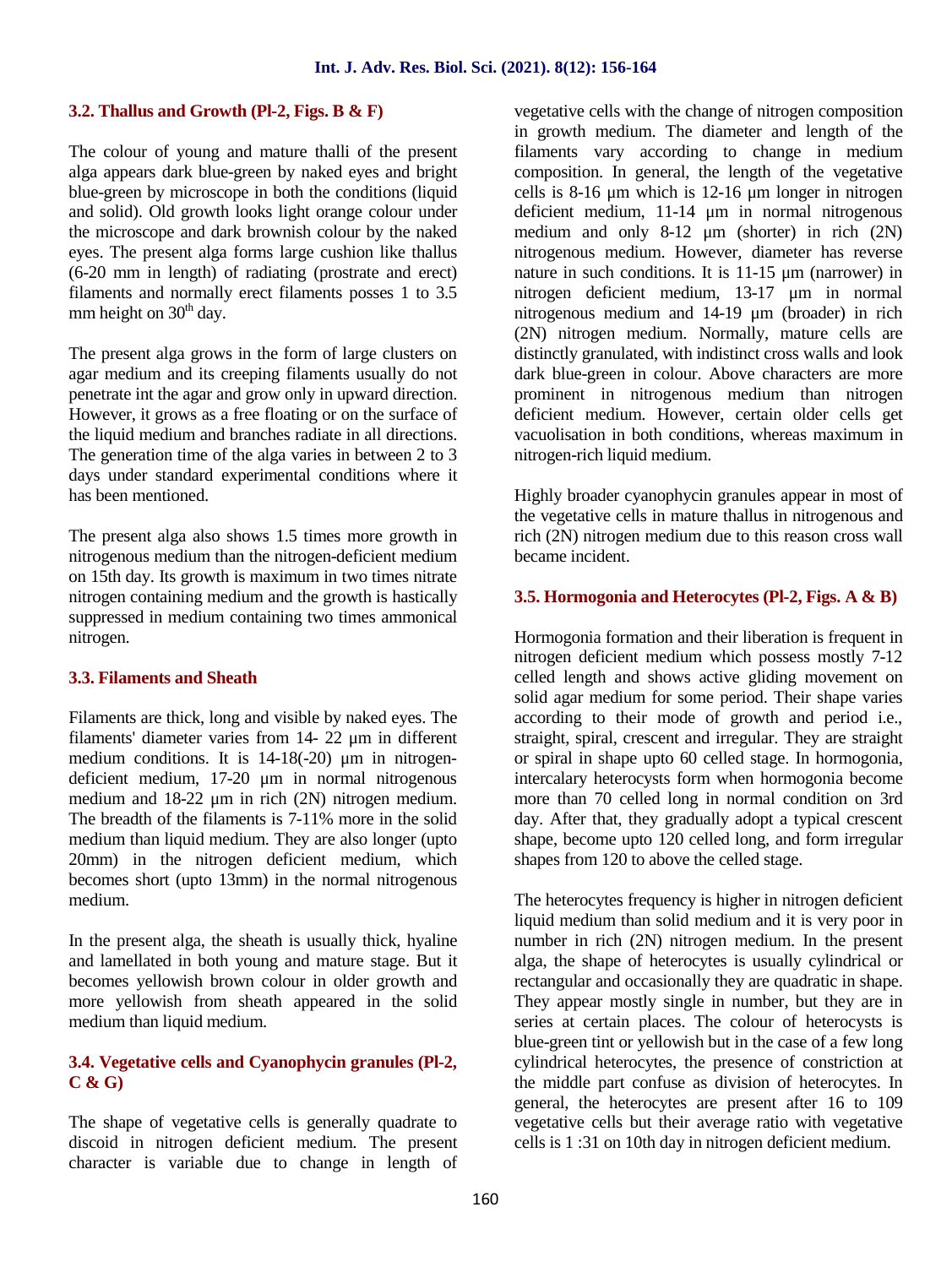

**Plate-2: Figs**. **A-D, showing in the nitrogen-deficient medium; E-H, in the nitrogenous medium; A & E, in a liquid medium; B & F, in solid agar medium; C & G, perennating filaments; D & H, Germination of Perennating filaments.**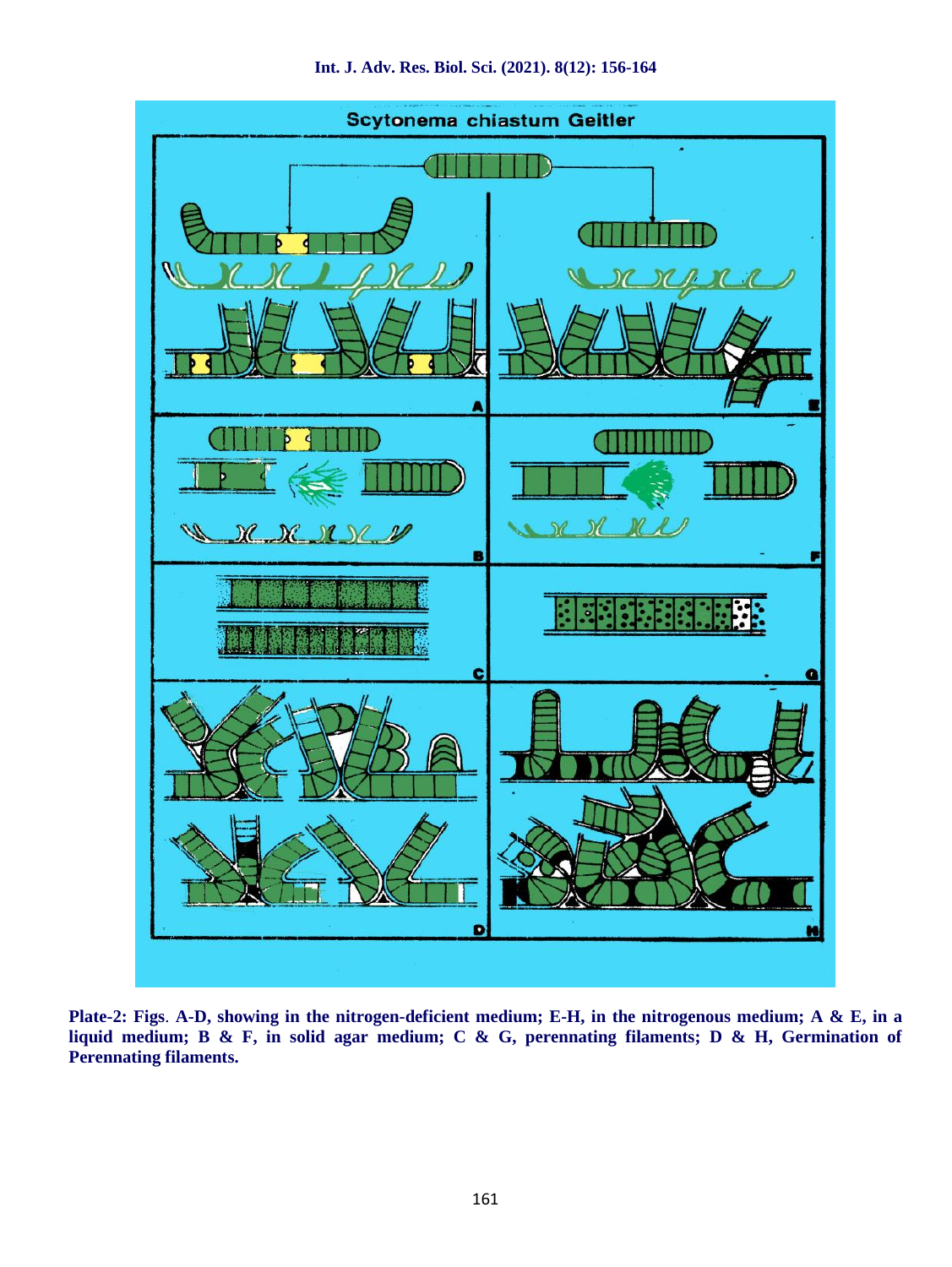#### **3.6. False Branches (Pl-2, Figs. A,B,E & F)**

The present alga produces 21% medium false branches in nitrogen deficient liquid medium than agar slant of the same medium and in liquid conditions, they are 14% and 27% more in nitrogenous and rich (2N) nitrogen medium respectively than their solid medium. However, when we compare the branches in solid medium only, they are 12% and 18% more in nitrogenous normal and rich (2N) nitrogen medium than nitrogen deficient medium respectively. Lateral geminate branches are in series but single branches are less in number than geminate branches. In single branches, terminal heterocytes appear occasionally only in nitrogen deficient medium. Over all 58% lateral geminate, 9% opposite geminate, 25% single and 8% single branches with terminal heterocytes are recorded in nitrogen deficient liquid medium and 63% lateral geminate, 30% single and 7% single branches with terminal heterocytes are present in solid medium. It is also observed that more longer branches were nitrogen deficient than nitrogenous medium.

## **3.7. Apical Part (Pl-2, Figs. A & B), Meristematic zone and Apical cell**

The present alga has a distinct constricted 7-9 celled meristematic zone at apical parts of each filament in nitrogen deficient medium but indistinct in old growth and nitrogenous medium.

Apical cells of the filaments are broader than other vegetative cells and have a broadly oblong or hemispherical shape with yellowish colour in nitrogen deficient medium, while they appear comparatively less broad and oblong in nitrogenous medium.

### **3.8. Perennating Bodies (Pl-2, Figs. C & G) and Germination (Pl-2, Figs. D & H)**

The filaments which grow in nitrogen deficient medium have dark orange red coloured sheath around highly granulated cells as perennating central part which do not have dead cells. In nitrogenous medium, most of the filaments produce parennating bodies that have comparatively more broadness and granulation. In such filaments, cross wall constrictions are not clear.

The perennated filaments of the alga become torulose and blue-green in colour during germination. After a few days, they produce mostly lateral geminate branches in such conditions. Occasionally, these lateral branches develop more lateral geminate branches in series and

several places. In addition, some spiral and irregular geminate and polybranches are observed.

## **3.9. Life cycle Pattern**

The median intercalary heterocytous hormogones germinate and produce mostly lateral geminate and less number of single branches in nitrogen deficient medium, whereas in nitrogenous medium, number of hormogones is less and parent filaments produce maximum lateral geminate branches and a few single branches.

# **4. Discussion**

Vasishta first reported it in 1965 from rice fields of Hoshiarpur, Punjab. Agarkar (1967) reported it from Tigra Dam, Gwaliar (M.P.) where it grew along with *Nostoc* colonies. Laloraya and Mitra (1973) and Kamat (1975) also reported from paddy field soils of Hyderabad (A.P.) and Amaravati, Vidarbh (Maharashtra), respectively.

Filaments are very long and broad; sheath thick with The range of breadth of the vegetative cells is 11-19 μm length is 6-20 mm. Branches are more lateral geminate, less opposite geminate and less single branches than geminate .Hormogonia straight, spiral, crescent and irregular in shape. Heterocytes are very long cylindrical or rectangular yellowish or blue-green and are often constricted by long cylindrical heterocytes. Meristematic zone is very long; 7-9 celled and highly constricted. Apical cells are yellowish and dome-shaped. Perennating bodies dark orange in colour sheathed. Densely granulated without dead cells. Germination spiral coiled lateral branches in series, Polybranches are also present.

The present alga has 6 mg/100 ml and 9 mg/100 ml dry weight in nitrogen-deficient and nitrogenous liquid medium, respectively. The growth rate was higher in the nitrogenous medium than the nitrogen-deficient medium. It has 0.202 μg/ml, 0.538 μg/ml and 0.556  $\mu$ g/ml chlorophyll-a indifferent 10<sup>th</sup> day, 20<sup>th</sup> day and  $30<sup>th</sup>$  day, respectively. Chlorophyll-a was gradually increased in maximum days. Nitrogenase activity was 1.90, 1.42, and 0.58 (n mole  $C_2H_4/\mu$ g chl. a/h) in different  $10^{th}$ ,  $20^{th}$  and  $30^{th}$  days. Nitrogenase activity was more in a shorter period of time than a longer period, which was reversed compared to the growth rate.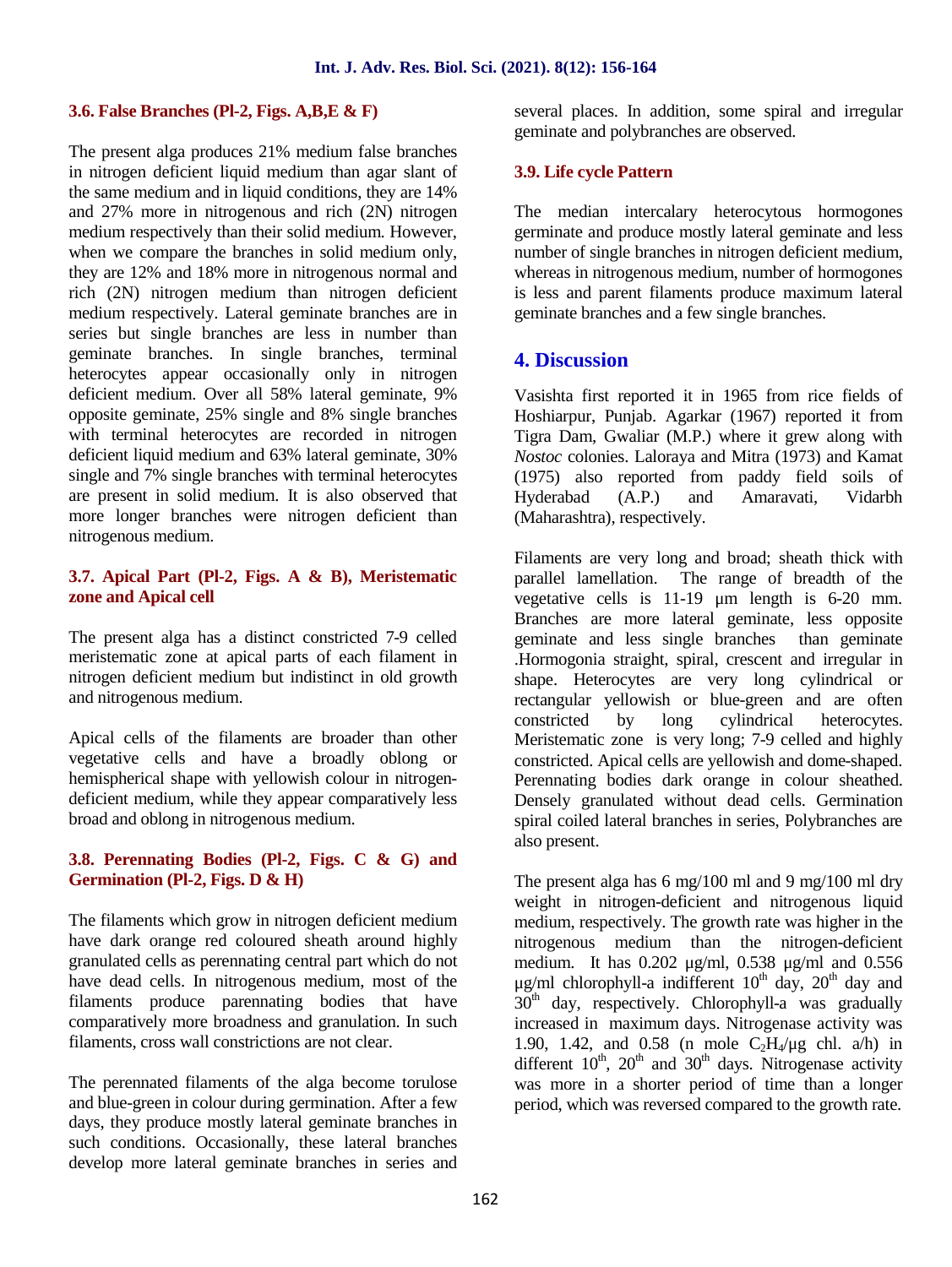# **5. Conclusion**

*Scytonema chiastum* Geitler *(*Cyanobacteria) plays an important role in maintaining and building soil fertility, consequently increasing rice growth and yield as a natural bio fertilizer. The paddy field ecosystem provides a favourable environment for the growth of Cyanobacteria concerning their requirement for light, water, temperature and nutrient availability. It is one of the best filamentous multi-cellular heterocystous Cyanobacterial strains which details cultural and Eco biological, biochemical different effect on morphological features in different conditions in different times and point out all characters in details, Chlorophyll-a, different day's on growth rate (Chl.a  $\mu$ g/ml) and Nitrogenase activity (n mole C<sub>2</sub>H<sub>4</sub>/ $\mu$ g chl. a/h) i.e., nitrogen fixing potential was characterized and all the results were very good as compare to other strains.

# **Conflict of Interest**

The authors of this paper have no conflict of interest

### **References**

- Agarkar, D.S. 1967a Two new records of Myxophyceae from Gwalior M.P. Curr. Sci. 36:189-190.
- Agarkar, D.S. 1967b Myxophyceae of Gwalior, Madhya Pradesh. Phykos 6:1-6.
- Agardh, C. A. 1820 Species algarum rite cognitae cum synonymis, differenties specificis et discroptionous succinctis. 1:1-168.
- Anand, N. and Gunaseeli R. 1978 Effect of inorganic nitrogen sources on the taxonomy of the genus *Tolypothrix* Kuetz., J. Madras.
- Univ. Section B. 413: 75-79
- Bornet, E. 1886a Revision des Nostoca cee's heterocytees. I. Ann. Sci. Nat. Bot. Ser. 7, 3:323-381.
- Bornet, E. and Flahault, C.1887 Revision des Nostacacees heterocytes :Ann. Sci. Nat. Bot. Ser. VII 5, 51-129.
- Bornet, E. 1888b Note sur deux nouveaux genres d'Algus perforantes. T. de Bot., 2:161-165
- Bharadwaja, Y. 1933 b False branching and sheath structure in the Myxophyceae with special reference to the Scytonemataceae. Arch. f. Protistenk. 81:243-283.
- Desikachary, T.V. 1959. Cyanophyta. I.C.A.R., New Delhi, 686.
- Fritsch, F.E. 1945 The structure and reproduction of algae, The University Press, Cambridge II. 939.
- L. 1925a Cyanophyceae. Pascher's Susswasserflora Fischer, Jena. 12:1- 450, G.
- Geitler, L. 1932 Cyanophyceae in Rabenhorst's Kryptogamenflora, Leipzig. 14:1196.
- Halder,N.C.,V. Kwivedi and Rashmi Singh (2010)Effect of Dimecron 50% EC on growth and Nitrogenase activity of the four fast growing strains of Scytonemataceae. National Journal of Life Sciences,Vol 7(1)2010:163- 168.
- Geitler, L. 1932 Cyanophyceae. In Rabenhorst's Kryptogamenflora von Deutshland, Osterreich and der Schweiz, Akad. Verlagsges., Leipzig 14:1-1196.
- Jeeji Bai, N. 1977 Morphological variation of certain blue-green algae in culture. *Scytonema stuposum*
- Kamat, N.D. 1975 b. The Nostocales of the Mysore state. Phykos 13:33-37.
- Kaushik.B.D.& Venkataraman,G.S.(1983) Response of Cyanobacterial nitrogen fixation
- To insecticides.Curr.Sce. 52:321-323
- Kuetz. Born. Schweiz. Z. Hydrobiol 381:55-62.
- Komarek, J. and K. Anagnostidis, 1988 Modern approach of the classification system of cyanophytes 4-Nostocales. Arch. Hydrobiol Suppl. 82.3, Algological studies 3rd part. 247- 345.
- Komárek J. & Anagnostidis K. (2005): Cyanoprokaryota 2. Teil/ 2nd Part: Oscillatoriales. - in: Büdel B., Krienitz L., Gärtner G. &Schagerl M. (eds):
- Süsswasserflora von mitteleuropa 19/2, elsevier/spektrum, heidelberg, 759 pp.
- Lemmermann, E. 1910 Algen I in kryptoghmen flora der Mark Brandenburg, *Leipzing 3* 1-256.
- Lloraya, V.K. and Mitra, A.K. 1973 a Studies on the blue-green algae of the paddy fields of India. PArt-I. Cultural studies, general consideration and distribution of the blue- green algae in paddy fields of India. Nova Hedwigia 47:227-26
- Pandey, D.C. 1974 Observations on reproduction in *Scytonematopsis* Pandey et Mitra. Hydrobiologia 444:365-367.